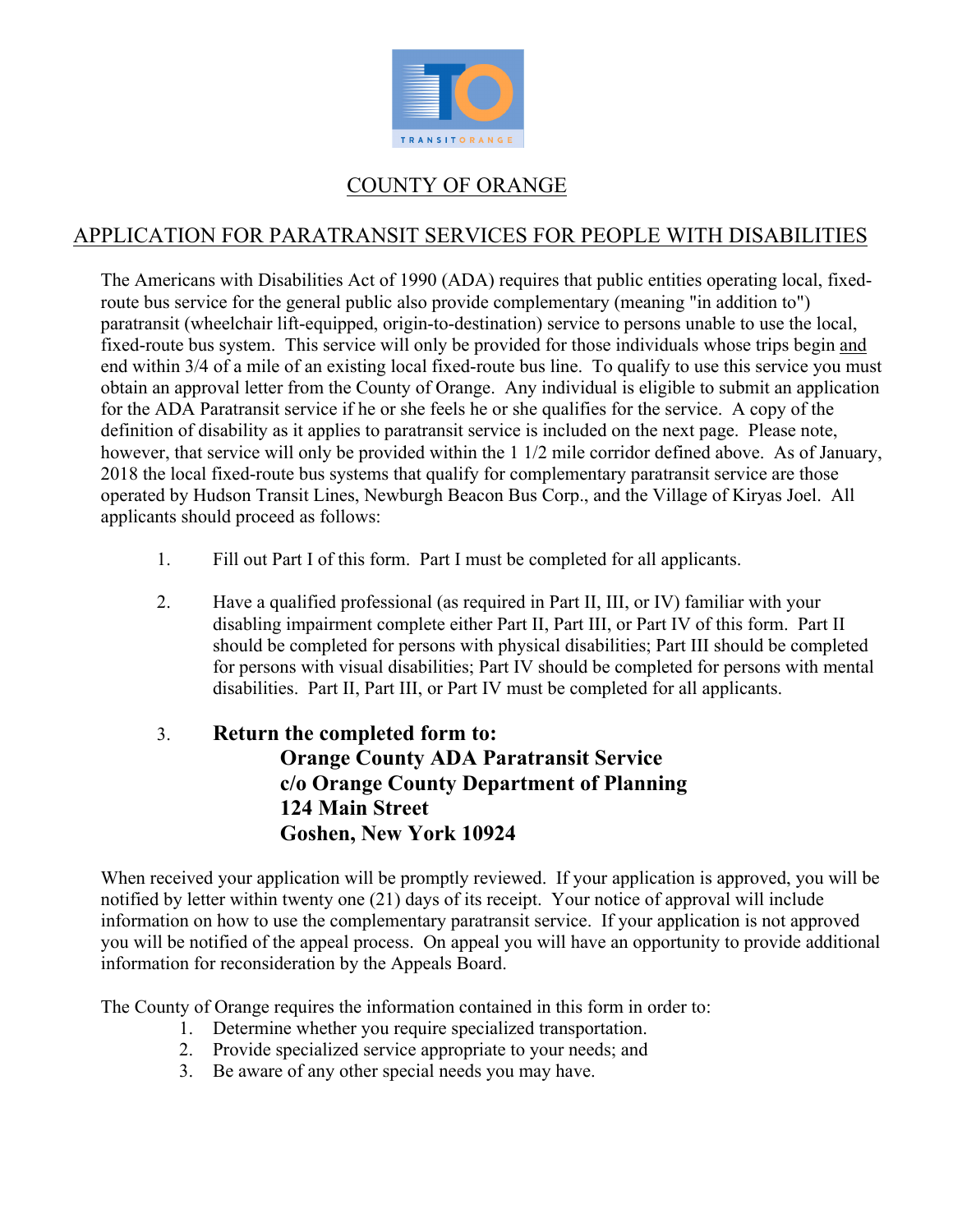Any questions about this application form, including who is eligible to sign off on Parts II, III, or IV, should be directed to:

 Transit Orange Orange County Department of Planning 124 Main Street Goshen, New York 10924 Phone: (845) 615-3850 Fax: (845) 291-2533

The signature of the applicant on Part I authorizes the release of information to the County of Orange and the vendor contracted by the County of Orange to provide ADA Paratransit service. This information will be used solely to determine ADA paratransit eligibility; it will not be released to any other person or agency.

#### ......................................................................

**DISABILITY** means, with respect to an individual, a physical or mental impairment that substantially limits one or more of the major life activities of such individual; a record of such an impairment; or being regarded as having such an impairment.

- (1) The phrase **physical or mental impairment** means
	- (i) Any physiological disorder or condition, cosmetic disfigurement, or anatomical loss affecting one or more of the following body systems: neurological, musculoskeletal, special sense organs, respiratory including speech organs, cardiovascular, reproductive, digestive, genitourinary, hemic and lymphatic, skin, and endocrine;
	- (ii) Any mental or psychological disorder, such as intellectual disability, organic brain syndrome, emotional or mental illness, and specific learning disabilities;
	- (iii) The term **physical or mental impairment** includes, but is not limited to, such contagious or noncontagious diseases and conditions as orthopedic, visual, speech, and hearing impairments; cerebral palsy, epilepsy, muscular dystrophy, multiple sclerosis, cancer, heart disease, diabetes, intellectual disability, emotional illness, specific learning disabilities, HIV disease, tuberculosis, drug addition and alcoholism.
	- (iv) The phrase **physical or mental impairment** does not include homosexuality or bisexuality.
- (2) The phrase **major life activities** means functions such as caring for one's self, performing manual tasks, walking, seeing, hearing, speaking, breathing, learning, and working.
- (3) The phrase **has a record of such an impairment** means has a history of, or has been misclassified as having, a mental or physical impairment that substantially limits one or more major life activities.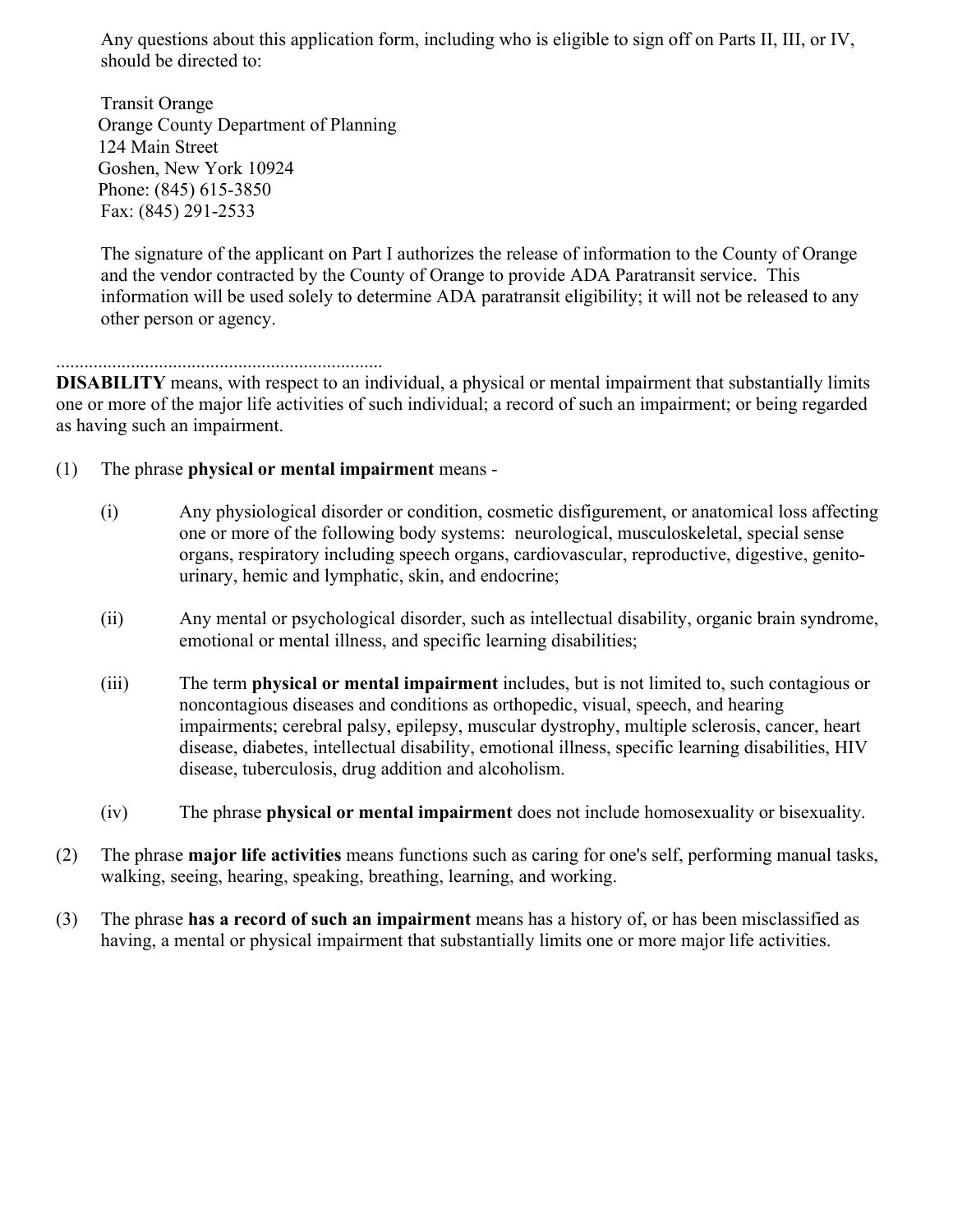#### (4) The phrase **is regarded as having such an impairment** means -

- (i) Has a physical or mental impairment that does not substantially limit major life activities, but which is treated by a public or private entity as constituting such a limitation;
- (ii) Has a physical or mental impairment that substantially limits a major life activity only as a result of the attitudes of others toward such an impairment; or
- (iii) Has none of the impairments defined in paragraph (1) of this definition but is treated by a public or private entity as having such an impairment.
- (5) The term **disability** does not include
	- (i) Transvestism, transsexualism, pedophilia, exhibitionism, voyeurism, gender identity disorders not resulting from physical impairments, or other sexual behavior disorders;
	- (ii) Compulsive gambling, kleptomania, or pyromania;
	- (iii) Psychoactive substance abuse disorders resulting from the current illegal use of drugs.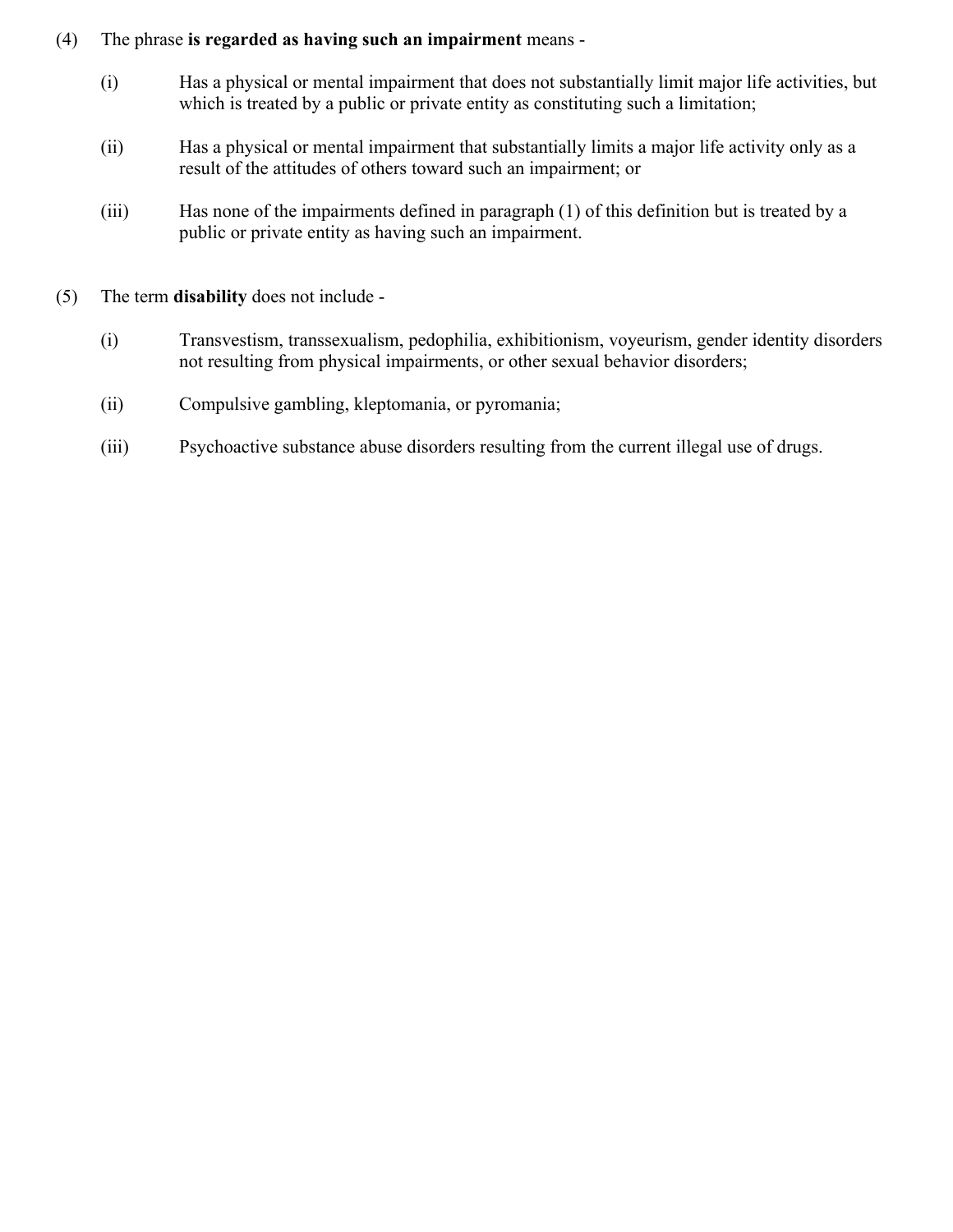## **PART I: TO BE COMPLETED BY THE APPLICANT (Type or print clearly)**

The information on this form will be used only by the County of Orange and the vendor contracted by the County of Orange to provide ADA Paratransit service and will not be provided to any other person or agency.

| 1.       | Name $\frac{1}{\sqrt{1-\frac{1}{2}}\sqrt{1-\frac{1}{2}}\sqrt{1-\frac{1}{2}}\sqrt{1-\frac{1}{2}}\sqrt{1-\frac{1}{2}}\sqrt{1-\frac{1}{2}}\sqrt{1-\frac{1}{2}}\sqrt{1-\frac{1}{2}}\sqrt{1-\frac{1}{2}}\sqrt{1-\frac{1}{2}}\sqrt{1-\frac{1}{2}}\sqrt{1-\frac{1}{2}}\sqrt{1-\frac{1}{2}}\sqrt{1-\frac{1}{2}}\sqrt{1-\frac{1}{2}}\sqrt{1-\frac{1}{2}}\sqrt{1-\frac{1}{2}}\sqrt{1-\frac{1}{2}}\sqrt{1-\frac{1}{2}}\$ |
|----------|---------------------------------------------------------------------------------------------------------------------------------------------------------------------------------------------------------------------------------------------------------------------------------------------------------------------------------------------------------------------------------------------------------------|
| 2.       |                                                                                                                                                                                                                                                                                                                                                                                                               |
| 3.       |                                                                                                                                                                                                                                                                                                                                                                                                               |
| 4.       |                                                                                                                                                                                                                                                                                                                                                                                                               |
| 5.       | Date of Birth $\frac{1}{\sqrt{2\pi}}$                                                                                                                                                                                                                                                                                                                                                                         |
| 6.       | Is this application for a ______ temporary or _____ permanent status?                                                                                                                                                                                                                                                                                                                                         |
| 7.       | What is the physical, visual, or mental condition(s) which prevent(s) you from using fixed-route<br>bus service?                                                                                                                                                                                                                                                                                              |
|          |                                                                                                                                                                                                                                                                                                                                                                                                               |
|          | How does this condition(s) prevent you from using fixed-route bus service? Please explain<br>completely.                                                                                                                                                                                                                                                                                                      |
|          | Do you use any of the following aids to mobility? (Check all that apply.)                                                                                                                                                                                                                                                                                                                                     |
|          | Manual Wheelchair _____ Electric Wheelchair ____                                                                                                                                                                                                                                                                                                                                                              |
| 8.<br>9. |                                                                                                                                                                                                                                                                                                                                                                                                               |
|          | Aide/Helper ______ Service Animal                                                                                                                                                                                                                                                                                                                                                                             |

It is my understanding that this information will be used solely to determine ADA complementary paratransit eligibility and not for any other purpose. The information contained in this application will not be released to any person or agency other than the County of Orange and the vendor contracted by the County of Orange to provide ADA Paratransit service.

 $\mathcal{L} = \{ \mathcal{L} \mid \mathcal{L} \in \mathcal{L} \}$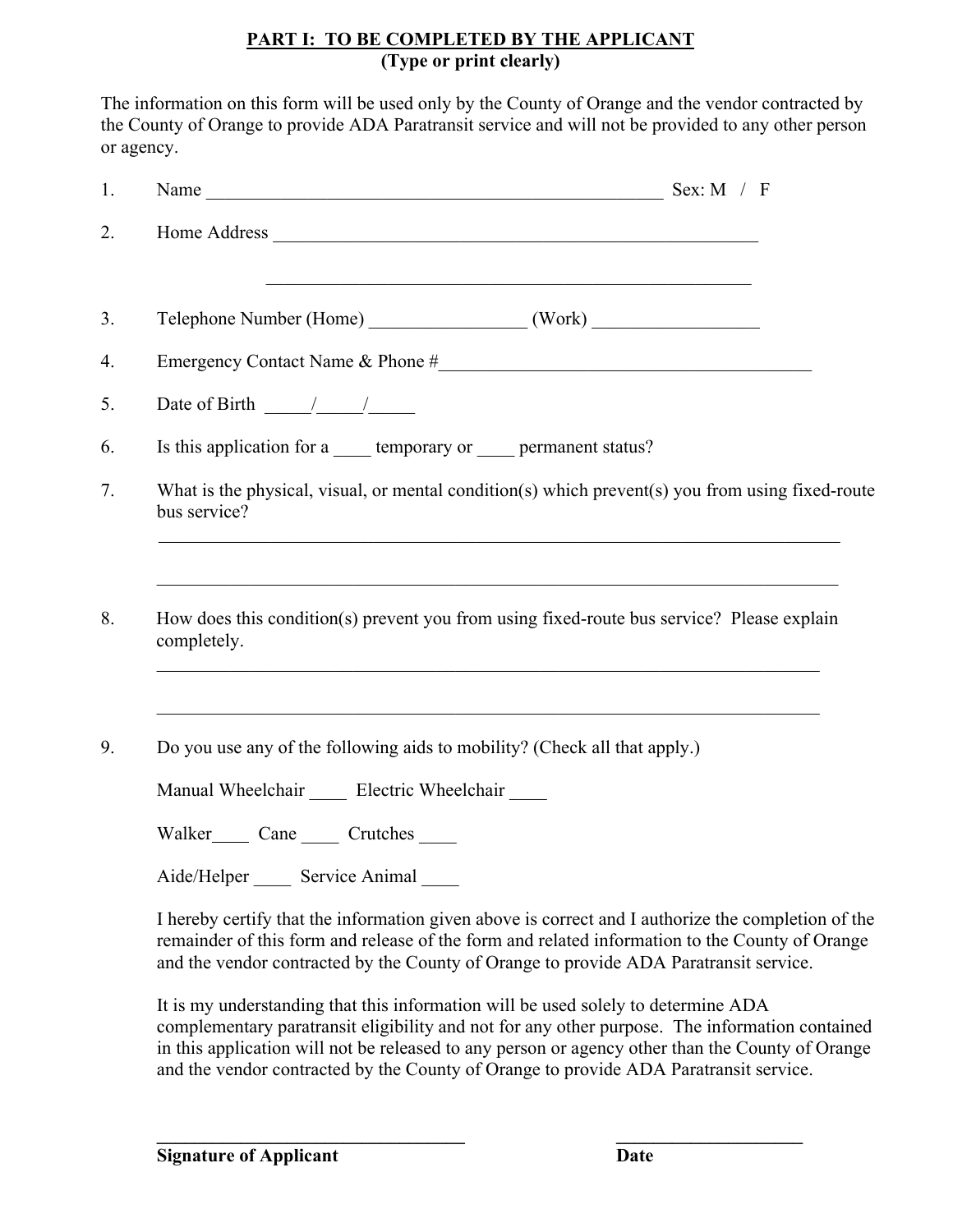### **PART I (Continued)**

 10. If someone other than the applicant completed this form on behalf of the applicant, that person must complete the following:

|              |                                                    | <u> 1989 - Johann John Stone, markin sanat masjid a shekara ta 1989 - An tsarat masjid a shekara ta 1989 - An tsa</u> |  |
|--------------|----------------------------------------------------|-----------------------------------------------------------------------------------------------------------------------|--|
|              |                                                    |                                                                                                                       |  |
| Phone Number | <u> 1989 - John Stein, Amerikaansk politiker (</u> |                                                                                                                       |  |
|              |                                                    |                                                                                                                       |  |
|              |                                                    |                                                                                                                       |  |

Signature Date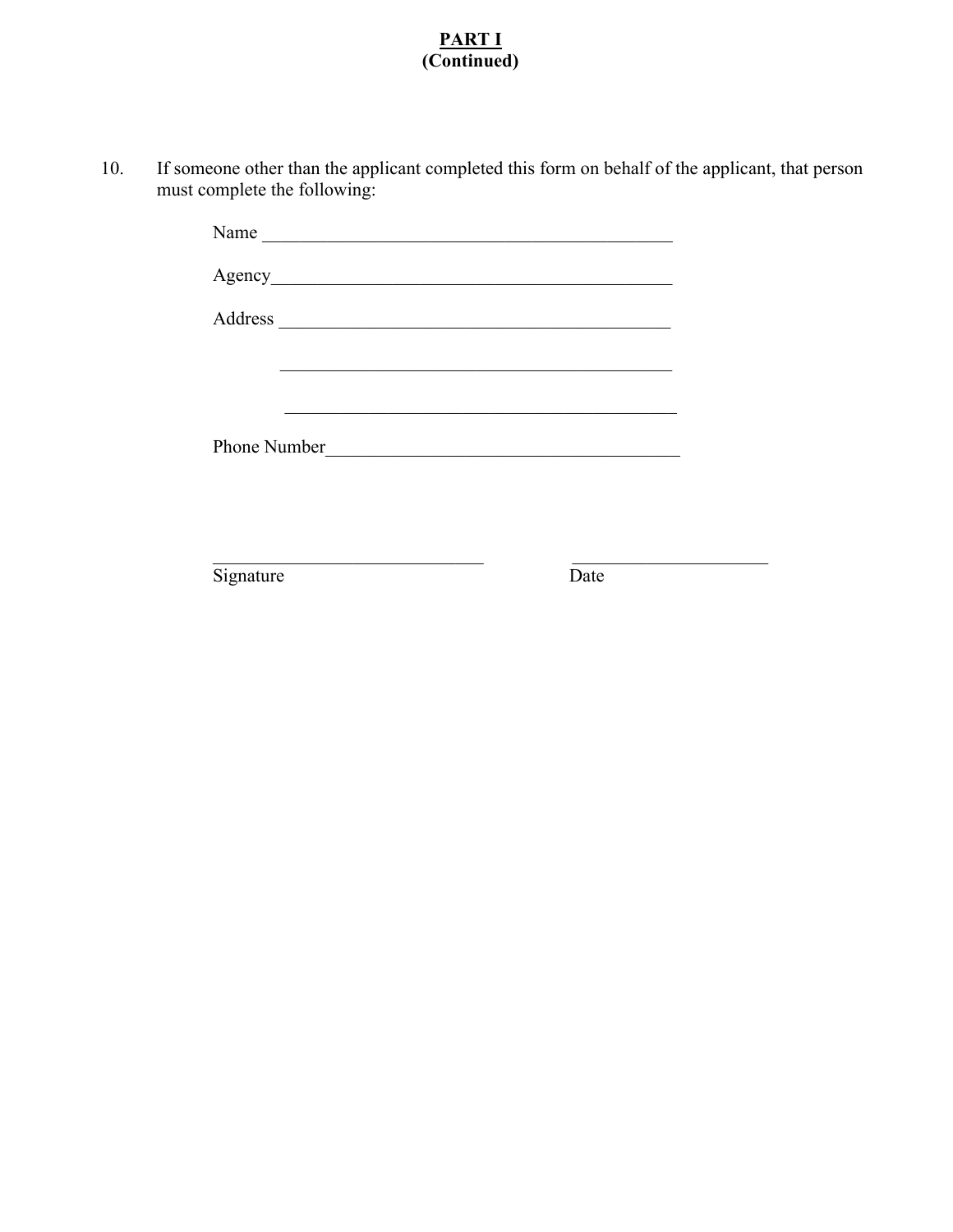#### **PART II: TO BE COMPLETED FOR THE PERSON WITH A PHYSICAL DISABILITY (Type or print clearly)**

Questions 11-19 must be completed by a licensed medical doctor or a registered physical or occupational therapist.

11. Medical diagnosis of the handicapping condition (Please include ICD10 Code): 12. Is this condition temporary? Yes No (Expected duration until: 13. Is this condition likely to become worse? Yes No 14. Is this person able to walk without the assistance of another person: A. 200 feet? Yes \_\_\_\_\_ No \_\_\_\_\_ Only with great difficulty \_\_\_\_ B.  $1/4$  mile? Yes  $\frac{1}{\sqrt{1-\frac{1}{1-\frac{1}{1-\frac{1}{1-\frac{1}{1-\frac{1}{1-\frac{1}{1-\frac{1}{1-\frac{1}{1-\frac{1}{1-\frac{1}{1-\frac{1}{1-\frac{1}{1-\frac{1}{1-\frac{1}{1-\frac{1}{1-\frac{1}{1-\frac{1}{1-\frac{1}{1-\frac{1}{1-\frac{1}{1-\frac{1}{1-\frac{1}{1-\frac{1}{1-\frac{1}{1-\frac{1}{1-\frac{1}{1-\frac{1}{1-\frac{1}{1-\frac{1}{1-\frac{1}{1-\frac{1}{1-\frac{1}{1$ C.  $3/4$  mile? Yes  $\_\_\_\_\$  No  $\_\_\_\_\$  Only with great difficulty 15. Is this person able to climb three (3) 12" steps using a handrail? Yes No Only with great difficulty 16. Is this person able to wait outside without physical support for 10 minutes? All of the time Some of the time Not at all 17. Is this person able to ride in an automobile (including getting in and out)? All of the time  $\_\_\_\_\$  Some of the time  $\_\_\_\_\$  Not at all 18. Does this person require the use of the following: A. Wheelchair All of the time Some of the time Not at all B. Cane, Crutches or Walker All of the time Some of the time Not at all C. Prosthesis All of the time Some of the time Not at all D. Aide/Helper All of the time Some of the time Not at all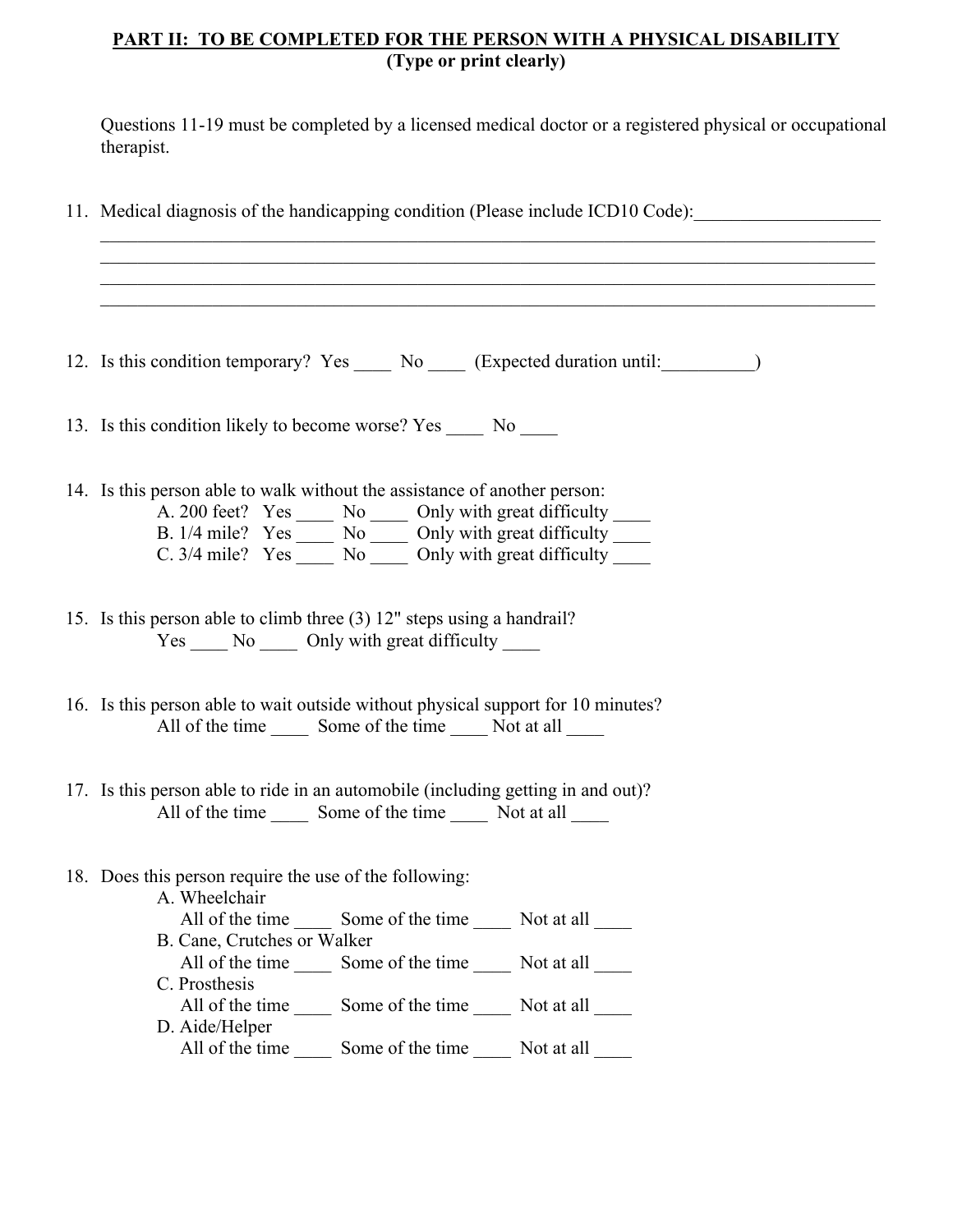## **PART II (Continued)**

 19. The name and signature below should be that of a licensed medical doctor or registered physical or occupational therapist.

| Name                                                                                                                                                                                                                                 |      |
|--------------------------------------------------------------------------------------------------------------------------------------------------------------------------------------------------------------------------------------|------|
|                                                                                                                                                                                                                                      |      |
| Title and Agency                                                                                                                                                                                                                     |      |
|                                                                                                                                                                                                                                      |      |
| Office Telephone Number <b>Service Service Service Service Service Service Service Service Service Service Service Service Service Service Service Service Service Service Service Service Service Service Service Service Servi</b> |      |
| Signature                                                                                                                                                                                                                            | Date |
| Professional License Number                                                                                                                                                                                                          |      |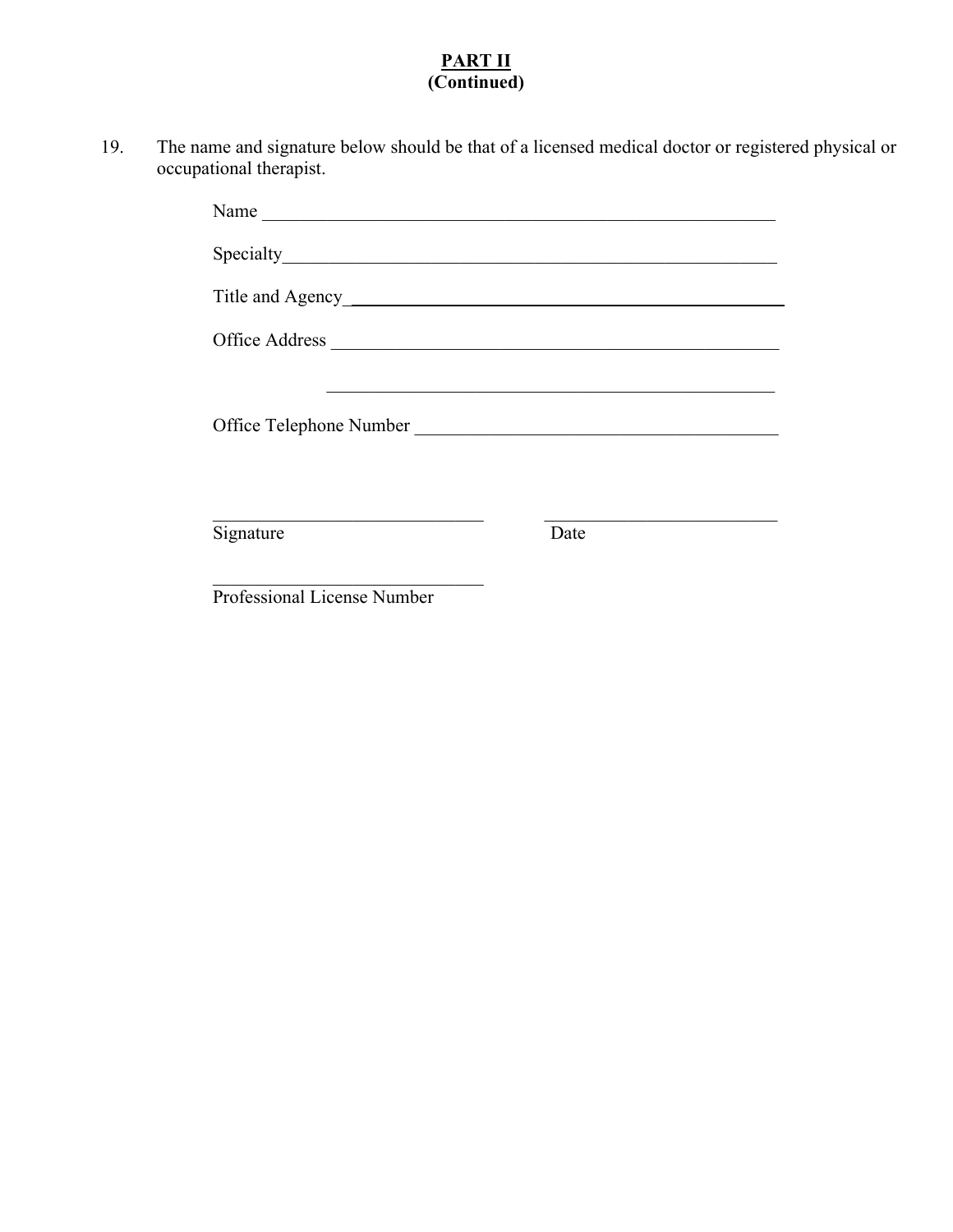## **PART III: TO BE COMPLETED FOR THE PERSON WITH A VISUAL DISABILITY (Type or print clearly)**

Questions 20-25 must be answered by an licensed ophthalmologist or optometrist.

| 20. Medical diagnosis of impairing condition (Please include ICD10 Code): _________________________<br>,我们也不能在这里的时候,我们也不能在这里的时候,我们也不能会在这里的时候,我们也不能会在这里的时候,我们也不能会在这里的时候,我们也不能会在这里的时候,我们也 |
|-----------------------------------------------------------------------------------------------------------------------------------------------------------------------------------------|
| ,我们也不能在这里的时候,我们也不能在这里的时候,我们也不能会在这里的时候,我们也不能会在这里的时候,我们也不能会在这里的时候,我们也不能会在这里的时候,我们也不                                                                                                       |
| 21. Is this condition temporary? Yes _____ No_____ (Expected duration until: __________)                                                                                                |
| 22. Is this condition likely to become worse? Yes ______ No _____                                                                                                                       |
|                                                                                                                                                                                         |
| 24. Visual field: Right eye: Horizontal _____ Left eye: Horizontal ____                                                                                                                 |
| 25. The name and signature below must be that of a licensed ophthalmologist or optometrist.                                                                                             |
| Name                                                                                                                                                                                    |
|                                                                                                                                                                                         |
| Title and Agency                                                                                                                                                                        |
|                                                                                                                                                                                         |
| <u> 1989 - Johann Stein, marwolaethau a bhann an t-Amhain ann an t-Amhain an t-Amhain an t-Amhain an t-Amhain an </u>                                                                   |
| Office Telephone Number                                                                                                                                                                 |
| Signature<br>Date                                                                                                                                                                       |
| Professional License Number                                                                                                                                                             |